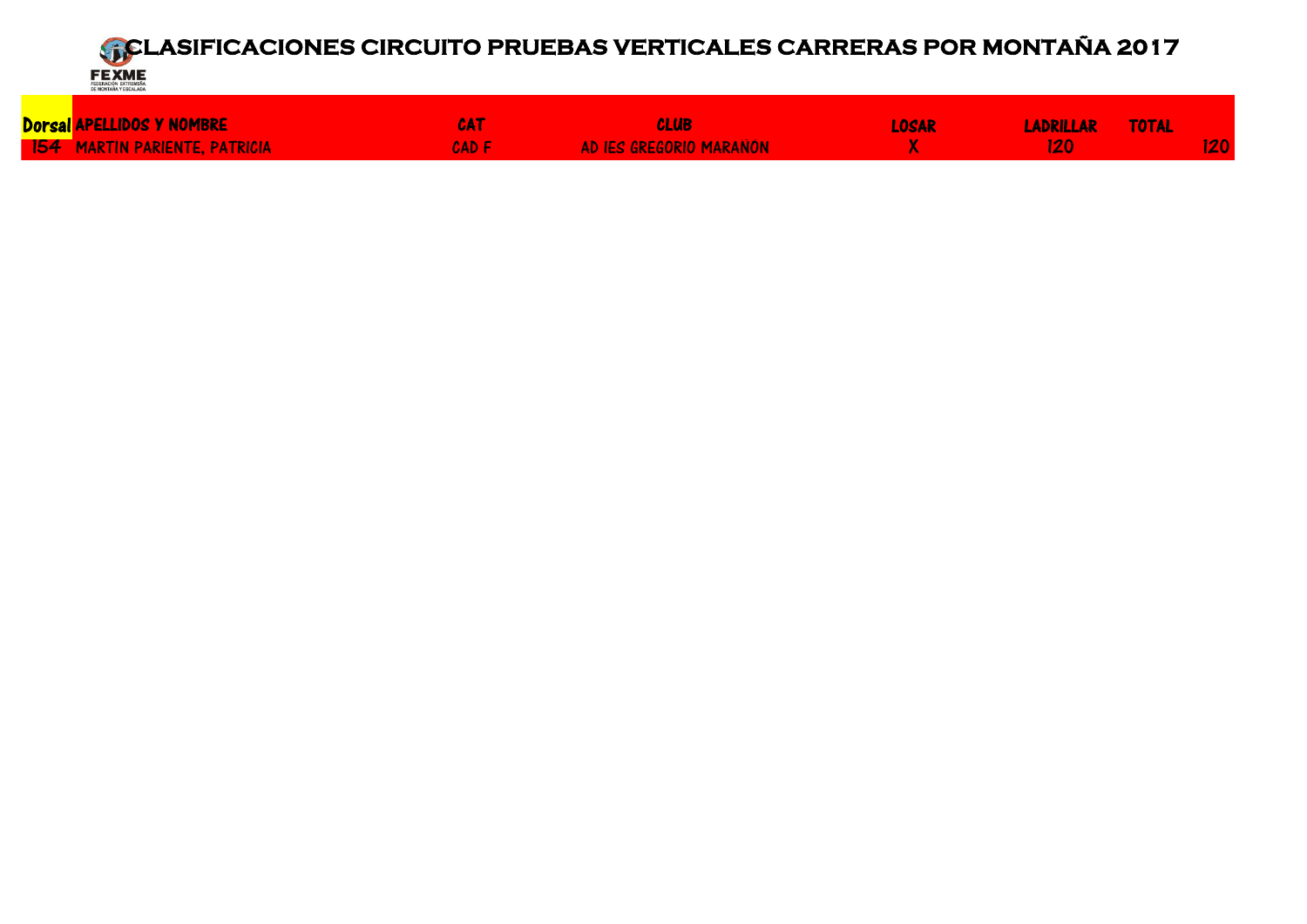

| <mark>Dorsal</mark> APELLIDOS Y NOMBRE | CAT   | CLUB                    | LOSAR | LADRILLAR TOTAL |                  |
|----------------------------------------|-------|-------------------------|-------|-----------------|------------------|
| <b>160 VAZQUEZ MARTIN, CESAR</b>       | CAD M | AD IES GREGORIO MARANÓN |       | 120.            | 120              |
| 150 IGLESIAS ALONSO. MARCOS            | CAD M | AD IES GREGORIO MARAÑÓN |       | UA.             | 106 <sub>1</sub> |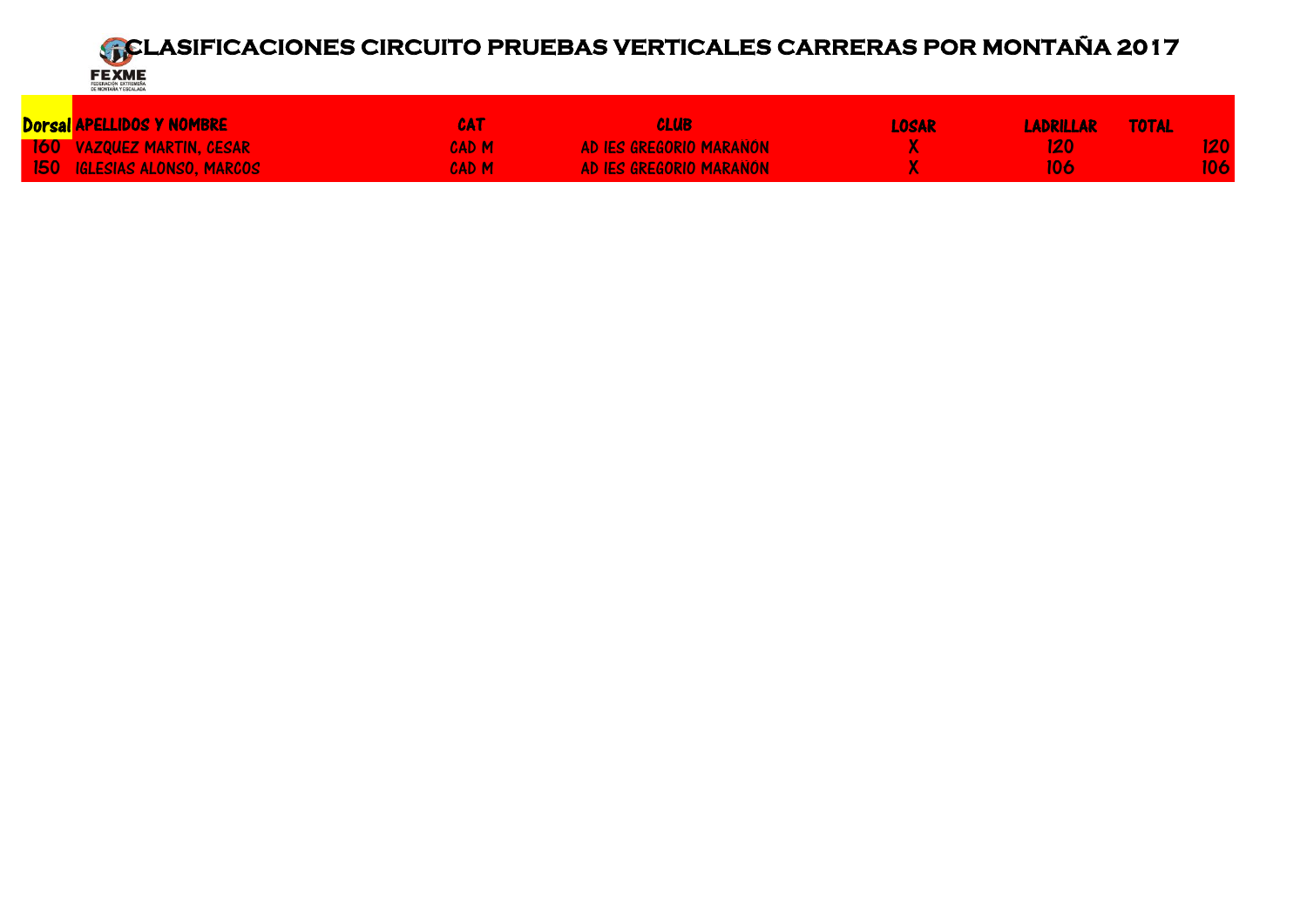

|                 | <b>Dorsal APELLIDOS Y NOMBRE</b>     | <b>CAT</b>       | <b>CLUB</b>             | <b>LOSAR</b> | <b>LADRILLAR</b> | <b>TOTAL</b>     |
|-----------------|--------------------------------------|------------------|-------------------------|--------------|------------------|------------------|
| <u>117</u>      | <b>GUEDELHA GARCIA, DAVID</b>        | JOV M            | AD IES GREGORIO MARANÓN | 88           | 94               | 182              |
|                 | <b>259</b> RAMOS DIAZ, MARCOS        | JOV M            | CD U LAGARTU RUNNING    | 78           | 79               | 157              |
| 10              | MERINO GONZÁLEZ, JESÚS               | <b>JOV M</b>     | <b>CA LA SERENA</b>     |              | 120              | 120 <sub>1</sub> |
|                 | 177 PERIANEZ BARRAGAN, SAMUEL        | JOV <sub>M</sub> | <b>CA LA SERENA</b>     |              | 106              | 106              |
|                 | 54 GILGADO NOGALES, FRANCISCO MANUEL | JOV <sub>M</sub> | <b>CA LA SERENA</b>     | 100          | X.               | 100 <sub>1</sub> |
|                 | 147 CORTÉS GONZALEZ, SERGIO          | JOV <sub>M</sub> | <b>CA LA SERENA</b>     |              | 86               | 86               |
|                 | 156 GARCIA RONCERO, CRISTIAN         | JOV <sub>M</sub> | <b>INDEPENDIENTE</b>    |              | 82               | 82               |
| 10 <sup>°</sup> | MERINO GONZÁLEZ, JESÚS               | JOV <sub>M</sub> | <b>CA LA SERENA</b>     |              |                  | 0                |
| -177            | <b>PERIANEZ BARRAGAN, SAMUEL</b>     | <b>JOV M</b>     | <b>CA LA SERENA</b>     |              |                  |                  |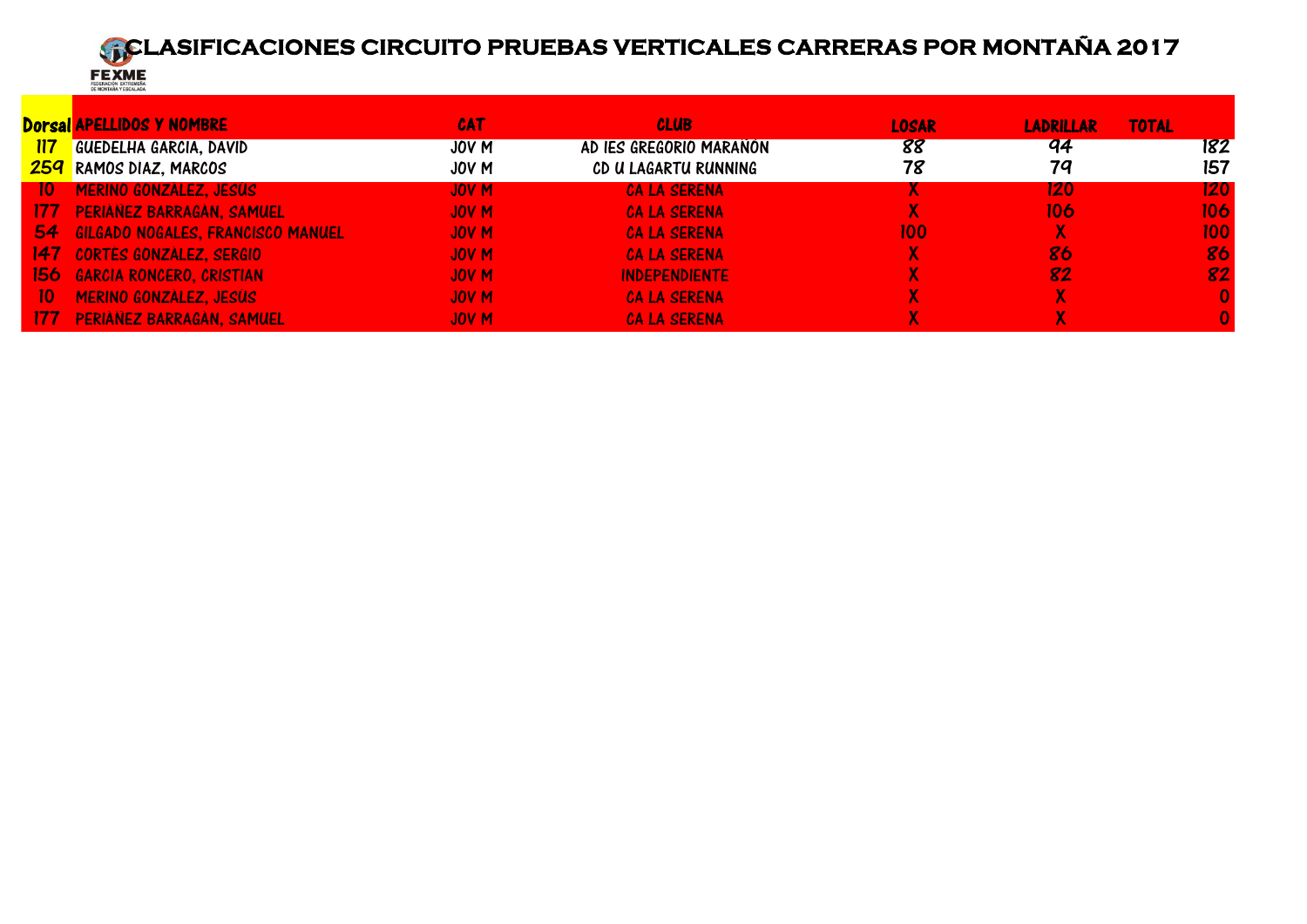

| Dorsal APELLIDOS Y NOMBRE        | CAT          | <b>CLUB</b>                    | <b>LOSAR</b> | <b>LADRILLAR</b> | TOTAL |     |
|----------------------------------|--------------|--------------------------------|--------------|------------------|-------|-----|
| 128 PENCO ROBLEDO, CARMEN        | <b>SEN E</b> | <b>CA LA SERENA</b>            |              | 170.             |       |     |
| 210 HURTADO GUAPO. MARIA ANTONIA | <b>SEN F</b> | <b>ADS EXTREMADURA NATURAL</b> |              | 106              |       | 106 |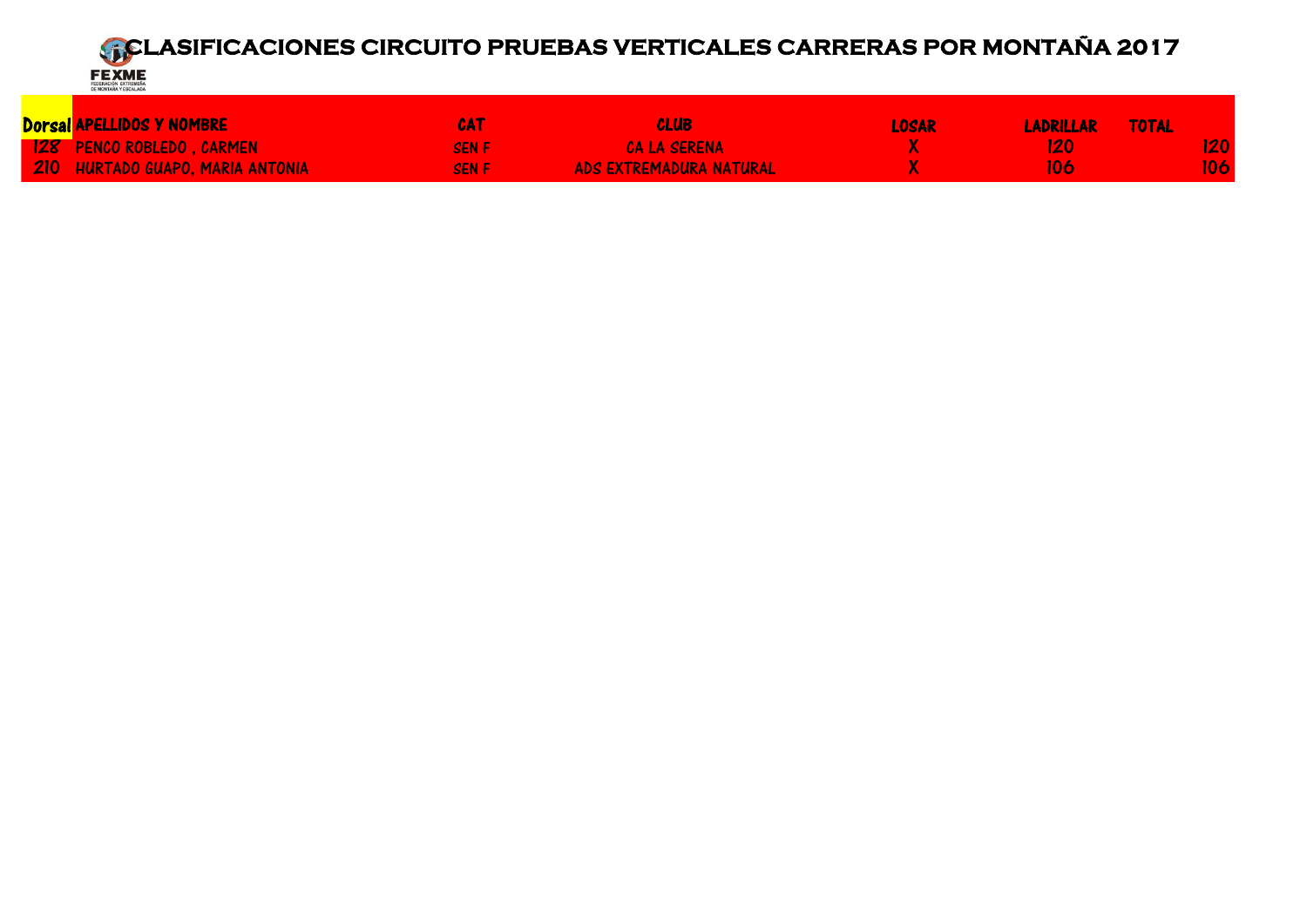

|                | <b>Dorsal APELLIDOS Y NOMBRE</b>      | <b>CAT</b>   | <b>CLUB</b>                     | <b>LOSAR</b>            | <b>LADRILLAR</b>          | <b>TOTAL</b> |
|----------------|---------------------------------------|--------------|---------------------------------|-------------------------|---------------------------|--------------|
| 262            | HERNANDEZ CALZADO, JORGE              | <b>SENM</b>  | CD PAPORROS-BTT                 | 100                     | q <sub>4</sub>            | 194          |
| 6 <sub>q</sub> | MENDEZ RUBIO, PACO                    | <b>SENM</b>  | TRAIL COMESUELAS BADAJOZ        | 78                      | 82                        | 160          |
| 178            | PORTAL GORDILLO, DANIEL               | <b>SEN M</b> | <b>CA LA SERENA</b>             | X.                      | 120                       | 120          |
| 19             | <b>PEREZ PANIAGUA, DAVID</b>          | <b>SEN M</b> | <b>GPM TRAIL</b>                | $\overline{\mathsf{X}}$ | 106                       | 106          |
| 261            | SANCHEZ ANTON, ALBERTO                | <b>SENM</b>  | <b>SM DE TORREJONCILLO</b>      | 88                      | $\mathsf{X}$              | 88           |
| 51             | <b>FERNANDEZ DOMINGUEZ, OSCAR</b>     | <b>SENM</b>  | AD IES GREGORIO MARAÑÓN         | $\overline{\mathsf{X}}$ | 86                        | 86           |
| 202            | <b>GARCIA MARTIN, ALVARO</b>          | <b>SENM</b>  | <b>GPM TRAIL</b>                | $\overline{\mathsf{X}}$ | 79                        | 79           |
| 134            | <b>GARRIDO LORENZO, ALVARO</b>        | <b>SENM</b>  | AD IES GREGORIO MARAÑÓN         | $\mathsf{X}^!$          | 77                        | 77           |
| 133            | <b>ALONSO DOMINGUEZ, JAIRO</b>        | <b>SENM</b>  | <b>GPM TRAIL</b>                | X                       | 74                        | 74           |
| 258            | <b>PARRA RIVERO, DAVID</b>            | <b>SENM</b>  | <b>INDEPENDIENTE</b>            | 72                      | $\overline{\mathsf{X}}$   | 72           |
| 88             | <b>SANCHEZ FLORES, F. JOSE</b>        | <b>SENM</b>  | <b>ADSME MONTANCHEZ</b>         | $\overline{\mathsf{X}}$ | 72                        | 72           |
| 155            | <b>MARTIN SANCHEZ, CESAR</b>          | <b>SENM</b>  | <b>GPM TRAIL</b>                | $\mathbf{X}$            | 70                        | 70           |
| 222            | <b>PEREIRA, RUBEN</b>                 | <b>SENM</b>  | <b>INDEPENDIENTE</b>            | 68                      | $\mathsf{X}$              | 68           |
| 57             | HERNÁNDEZ CARRETERO, ANTONIO          | <b>SENM</b>  | CD U LAGARTU RUNNING            | $\overline{\mathsf{X}}$ | 67                        | 67           |
| 213            | <b>LUENGO ORTIZ, JOSE ANTONIO</b>     | <b>SENM</b>  | <b>SM DE TORREJONCILLO</b>      | 66                      | $\overline{\mathsf{X}}$   | 66           |
| <b>gq</b>      | <b>VAZQUEZ SANCHEZ, VICTOR MANUEL</b> | <b>SENM</b>  | AD IES GREGORIO MARAÑÓN         | $\overline{\mathsf{X}}$ | 65                        | 65           |
| 65             | <b>LOPEZ GONZALEZ, SEBASTIAN</b>      | <b>SENM</b>  | <b>GRP. PLACENTINO MONTANA</b>  | 64                      | $\overline{\mathsf{X}}$   | 64           |
| 148            | <b>GÓMEZ JARA, RICARDO</b>            | <b>SENM</b>  | AD IES GREGORIO MARAÑÓN         | $\overline{\mathsf{x}}$ | 62                        | 62           |
| 67             | <b>MARTIN SALES, JUAN PABLO</b>       | <b>SENM</b>  | <b>SM DE TORREJONCILLO</b>      | 60                      | X                         | 60           |
| 122            | <b>LOPEZ OLIVERA, JOSE ENRIQUE</b>    | <b>SENM</b>  | <b>GPM TRAIL</b>                | $\mathsf{X}^!$          | 60                        | 60           |
| 136            | <b>AMBROSIO ROSELL, MARC</b>          | <b>SEN M</b> | <b>TRAIL COMESUELAS BADAJOZ</b> | 58                      | $\overline{\mathsf{X}}$   | 58           |
| 153            | <b>LABRADOR GARCIA, JORGE</b>         | <b>SENM</b>  | CD 8A CLIMBING                  | $\mathbf{X}$            | 58                        | 58           |
| <b>200</b>     | <b>FLORIANO ANDRADA, DANIEL</b>       | <b>SENM</b>  | <b>CRAZZYRUNNERS</b>            | 56                      | $\boldsymbol{\mathsf{X}}$ | 56           |
|                | <b>248 SALAS CASTUERA, ALBERTO</b>    | <b>SENM</b>  | SM C.P. VALCORCHERO             | 54                      | $\overline{\mathsf{X}}$   | 54           |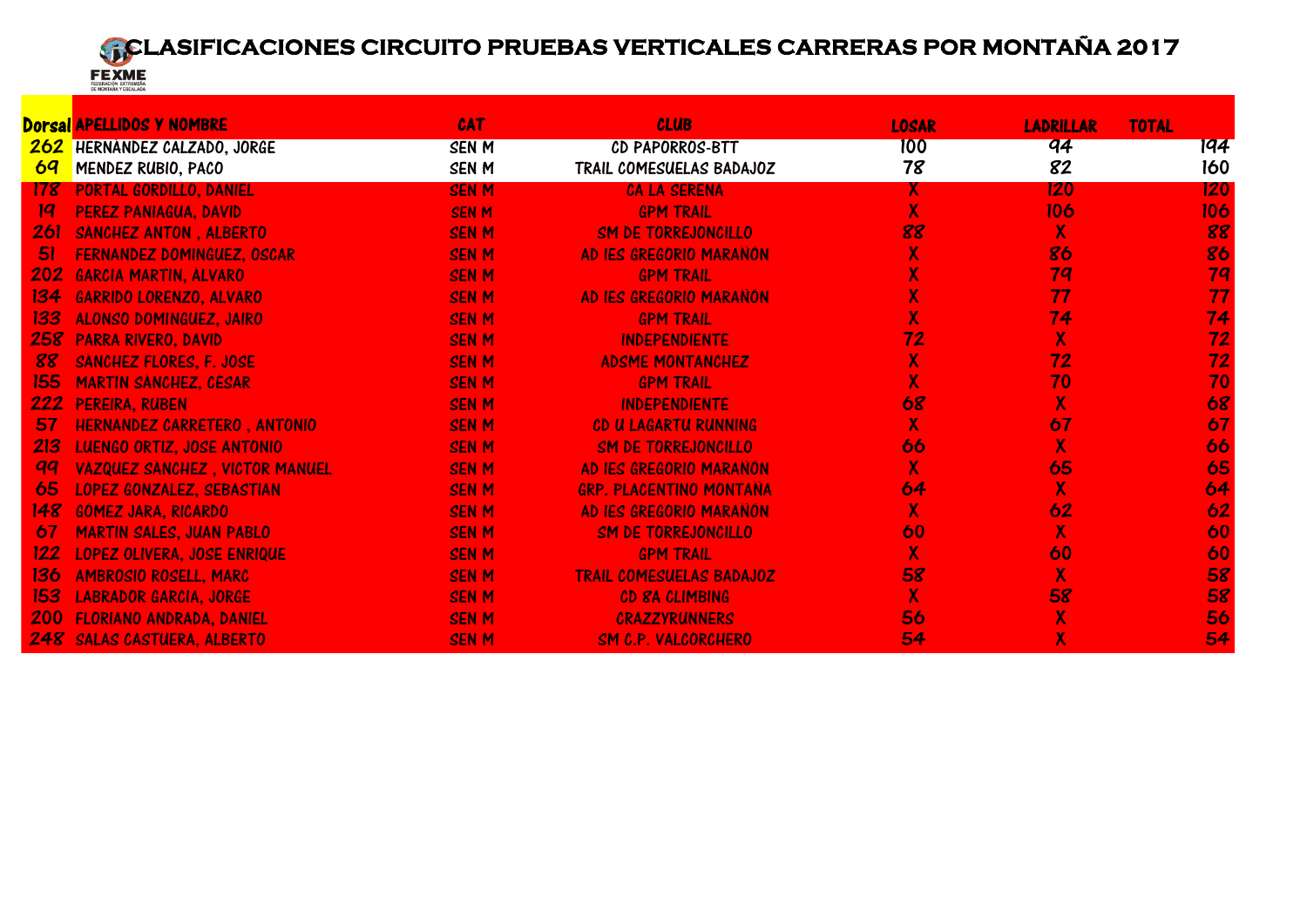D<mark>orsal APELLIDOS Y NOMBRE CAT CAT CAT CLUB CLUB CAT CLUB COMPO DE MONTAÑA COM COMPO DE NOSAR CAT LADRILLAR TOTAL<br>La Catalàna de Catalàna de Catalàna componenta componente componente componente componenta componenta compon</mark> 4 JARRÍN GARCÍA, MARI LUZ VET F GRUPO PLANCENTINO DE MONTAÑA 100 120 220 198 FERNÁNDEZ DIAZ, CANDELACENTINO DE MONTAÑA NEGLES X NA SURFA DE LO SURFADO DE MONTAÑA NEGLES DE LO SURFADO <br>198 - In San Club Tenis Cabezarrubia de los segons de la provincia de la provincia de la provincia de la prov<br>1 260 RODRIGO NEVADO, ICIAR VET F SM CLUB TENIS CABEZARRUBIA 88 X 88 165 LÓPEZ RODRIGUEZ, JULIA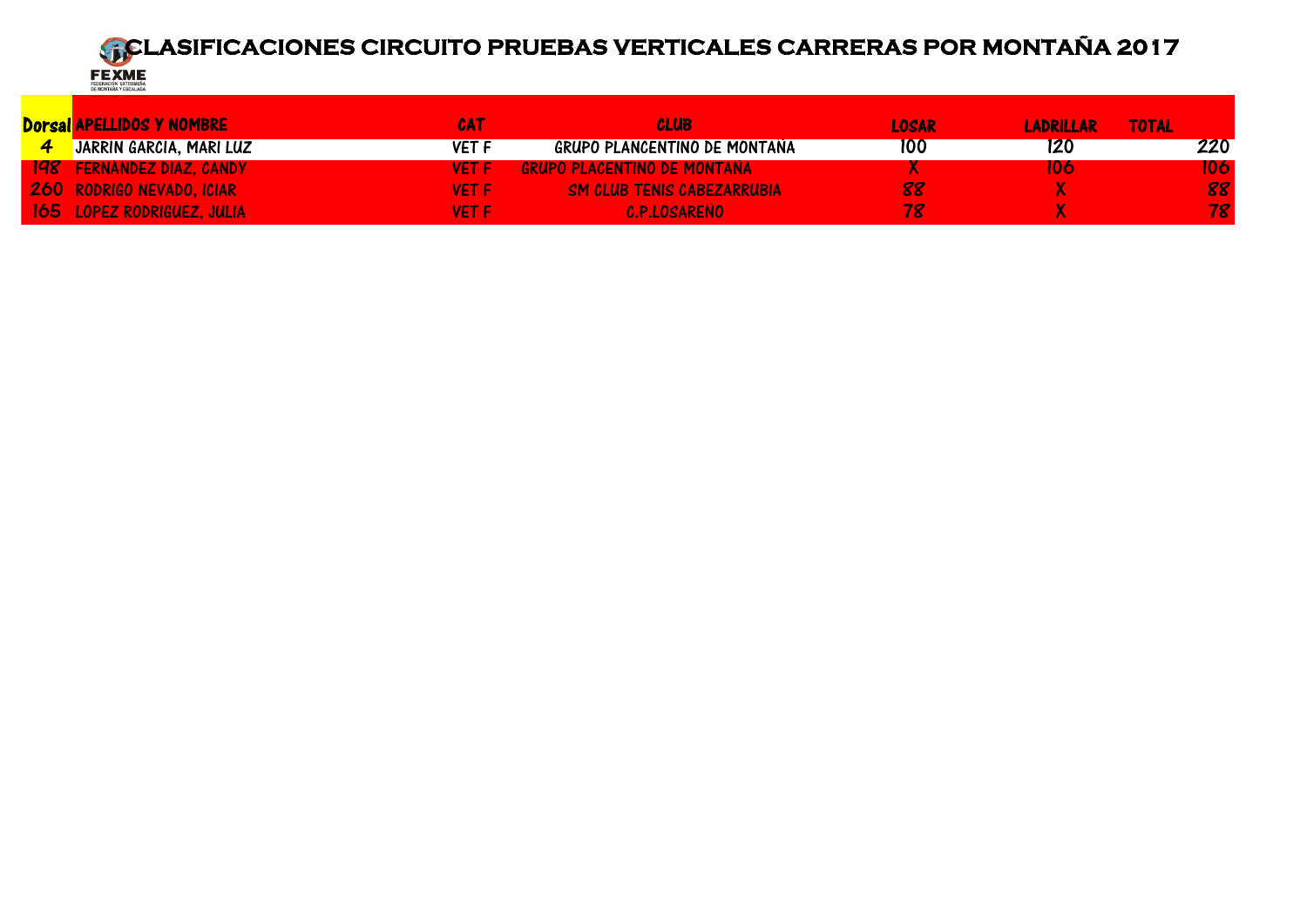

|     | <b>Dorsal APELLIDOS Y NOMBRE</b>         | <b>CAT</b>   | <b>CLUB</b>                     | <b>LOSAR</b>            | <b>LADRILLAR</b>          | <b>TOTAL</b>     |
|-----|------------------------------------------|--------------|---------------------------------|-------------------------|---------------------------|------------------|
| 16  | <b>IZQUIERDO GARCIA, LUIS MIGUEL</b>     | <b>VET M</b> | <b>INDEPENDIENTE</b>            | 88                      | q <sub>4</sub>            | 182              |
| 96  | RODILLA GIL, JOSE ANTONIO                | <b>VET M</b> | AD IES GREGORIO MARAÑÓN         | 64                      | 77                        | 141              |
| 91  | SÁNCHEZ SÁNCHEZ, JUAN CARLOS             | <b>VET M</b> | CD U LAGARTU RUNNING            | 66                      | 74                        | 140              |
| 14  | RODRIGUEZ CASTELLANO, VICTOR MANUEL      | <b>VET M</b> | <b>CA LA SERENA</b>             | Χ.                      | 120                       | 120              |
| 209 | HERNANDEZ HORNERO, ANTONIO               | <b>VET M</b> | SM C.P. VALCORCHERO             | 52                      | 62                        | $\overline{114}$ |
| -77 | <b>NEILA GUIJO, FELIPE</b>               | <b>VET M</b> | <b>CD PAPORROS-BTT</b>          | $\mathsf{X}$            | 106                       | 106              |
| 254 | <b>AMOR VELIZ, RAUL</b>                  | <b>VET M</b> | <b>CLUB ESCALADA CEREZAWALL</b> | 100                     | $\overline{\mathsf{X}}$   | 100              |
| 174 | REMÓN SEÑORÁN, FELIPE                    | <b>VET M</b> | <b>INDEPENDIENTE</b>            | $\overline{\mathsf{X}}$ | 86                        | 86               |
| 197 | FERNANDEZ CANELO MARCHELO, MARCO ANTONIO | <b>VET M</b> | <b>GPM TRAIL</b>                | X                       | 82                        | 82               |
| 55  | GÓMEZ GÓMEZ, PAKO                        | <b>VET M</b> | AD IES GREGORIO MARAÑÓN         | $\overline{\mathsf{X}}$ | 79                        | 79               |
| 106 | <b>CARO BARROSO, CARLOS</b>              | <b>VET M</b> | <b>TRAIL COMESUELAS BADAJOZ</b> | 78                      | $\overline{\mathsf{X}}$   | 78               |
| 100 | <b>VERGEL MORENO, PEDRO</b>              | <b>VET M</b> | <b>SM DE TORREJONCILLO</b>      | 72                      | $\overline{\mathsf{X}}$   | 72               |
| 28  | <b>ALVAREZ HORRILLO, JOSE ANTONIO</b>    | <b>VET M</b> | <b>INDEPENDIENTE</b>            | $\overline{\mathsf{X}}$ | 72                        | 72               |
| 78  | <b>NEILA LUBIAN, LUIS MIGUEL</b>         | <b>VET M</b> | <b>CD PAPORROS-BTT</b>          | $\overline{\mathsf{X}}$ | 70                        | 70               |
| 256 | <b>MATEOS BLAZQUEZ, MARIO ISAAC</b>      | <b>VET M</b> | <b>INDEPENDIENTE</b>            | 68                      | $\boldsymbol{X}$          | 68               |
| 216 | <b>MARTIN FERNANDEZ, ENRIQUE</b>         | <b>VET M</b> | <b>GPM TRAIL</b>                | $\overline{\mathsf{X}}$ | 67                        | 67               |
| 68  | <b>DIAZ DIAZ. CESAR FRANCISCO</b>        | <b>VET M</b> | <b>GPM TRAIL</b>                | $\overline{\mathsf{X}}$ | 65                        | 65               |
| 233 | SANCHEZ CARRASCO, JUAN CARLOS            | <b>VET M</b> | CD U LAGARTU RUNNING            | 62                      | $\boldsymbol{\mathsf{X}}$ | 62               |
| 12  | <b>TORRALVO MANZANO, DIONISIO</b>        | <b>VET M</b> | CM LA COVACHA                   | 60                      | $\overline{\mathbf{X}}$   | 60               |
| 228 | <b>CRESPO MAHILLO, FCO. JAVIER</b>       | <b>VET M</b> | CD U LAGARTU RUNNING            | $\overline{\mathsf{X}}$ | 60                        | 60               |
| 220 | <b>ORDUNEZ AMIGO, JAVIER</b>             | <b>VET M</b> | <b>SM DE TORREJONCILLO</b>      | 58                      | $\mathbf{X}$              | 58               |
| 86  | <b>RIGAU BAULIDA, ENRIC</b>              | <b>VET M</b> | <b>ADS EXTREMADURA NATURAL</b>  | $\mathbf{X}$            | 58                        | 58               |
| 215 | <b>MARTIN ARAGON, JOSE MARIA</b>         | <b>VET M</b> | SM DE TORREJONCILLO             | 56                      | $\overline{\mathsf{X}}$   | 56               |
| 59  | HERNÁNDEZ SÁNCHEZ, ANTONIO NEMESIO       | <b>VET M</b> | CD U LAGARTU RUNNING            | $\overline{\mathsf{X}}$ | 55                        | 55               |
| 149 | <b>DIAZ ALIAS, JOSE MARIA</b>            | <b>VET M</b> | <b>CA TRUJILLO</b>              | 54                      | $\overline{\mathsf{X}}$   | 54               |
| 152 | <b>GALÁN MARTIN, JOSE LUIS</b>           | <b>VET M</b> | AD IES GREGORIO MARAÑÓN         | $\overline{\mathsf{X}}$ | 53                        | 53               |
| 125 | OSMA CORDERO, JACINTO                    | <b>VET M</b> | <b>SOC.MONTANEROS MONFRAGÜE</b> | 50                      | $\boldsymbol{X}$          | 50               |
| 101 | <b>GALLEGO PIÑERO, GENARO</b>            | <b>VET M</b> | AD IES GREGORIO MARAÑÓN         | $\mathsf{X}$            | 50                        | 50               |
| 255 | <b>GIL BARQUERO, JESUS</b>               | <b>VET M</b> | CM LA COVACHA                   | 48                      | $\boldsymbol{X}$          | 48               |
| 257 | <b>MONGE RUBIO, RAFAEL J</b>             | <b>VET M</b> | <b>TRAIL COMESUELAS BADAJOZ</b> | 46                      | $\overline{\mathsf{X}}$   | 46               |